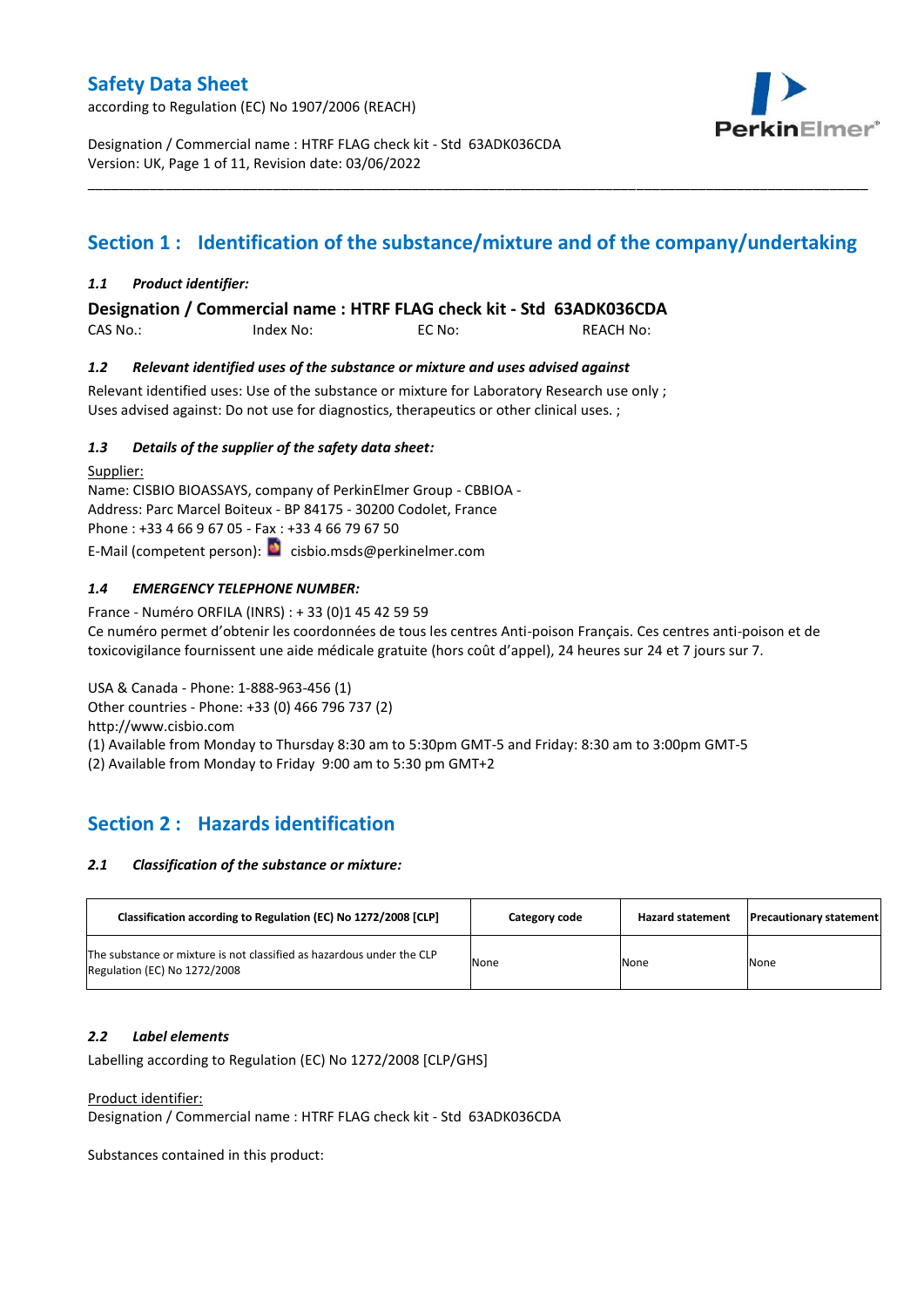according to Regulation (EC) No 1907/2006 (REACH)



Designation / Commercial name : HTRF FLAG check kit - Std 63ADK036CDA Version: UK, Page 2 of 11, Revision date: 03/06/2022

Hazard pictograms

Signal word:

Hazard and precautionary statements:

#### *2.3 Other hazards*

The mixture does not contain substances classified as 'Substances of Very High Concern' (SVHC) >= 0.1% published by the European CHemicals Agency (ECHA) under article 57 of REACH. The mixture satisfies neither the PBT nor the vPvB criteria for mixtures in accordance with annexe XIII of the REACH regulations EC 1907/2006. ; Adverse human health effects and symptoms:

\_\_\_\_\_\_\_\_\_\_\_\_\_\_\_\_\_\_\_\_\_\_\_\_\_\_\_\_\_\_\_\_\_\_\_\_\_\_\_\_\_\_\_\_\_\_\_\_\_\_\_\_\_\_\_\_\_\_\_\_\_\_\_\_\_\_\_\_\_\_\_\_\_\_\_\_\_\_\_\_\_\_\_\_\_\_\_\_\_\_\_\_\_\_\_\_\_\_\_\_\_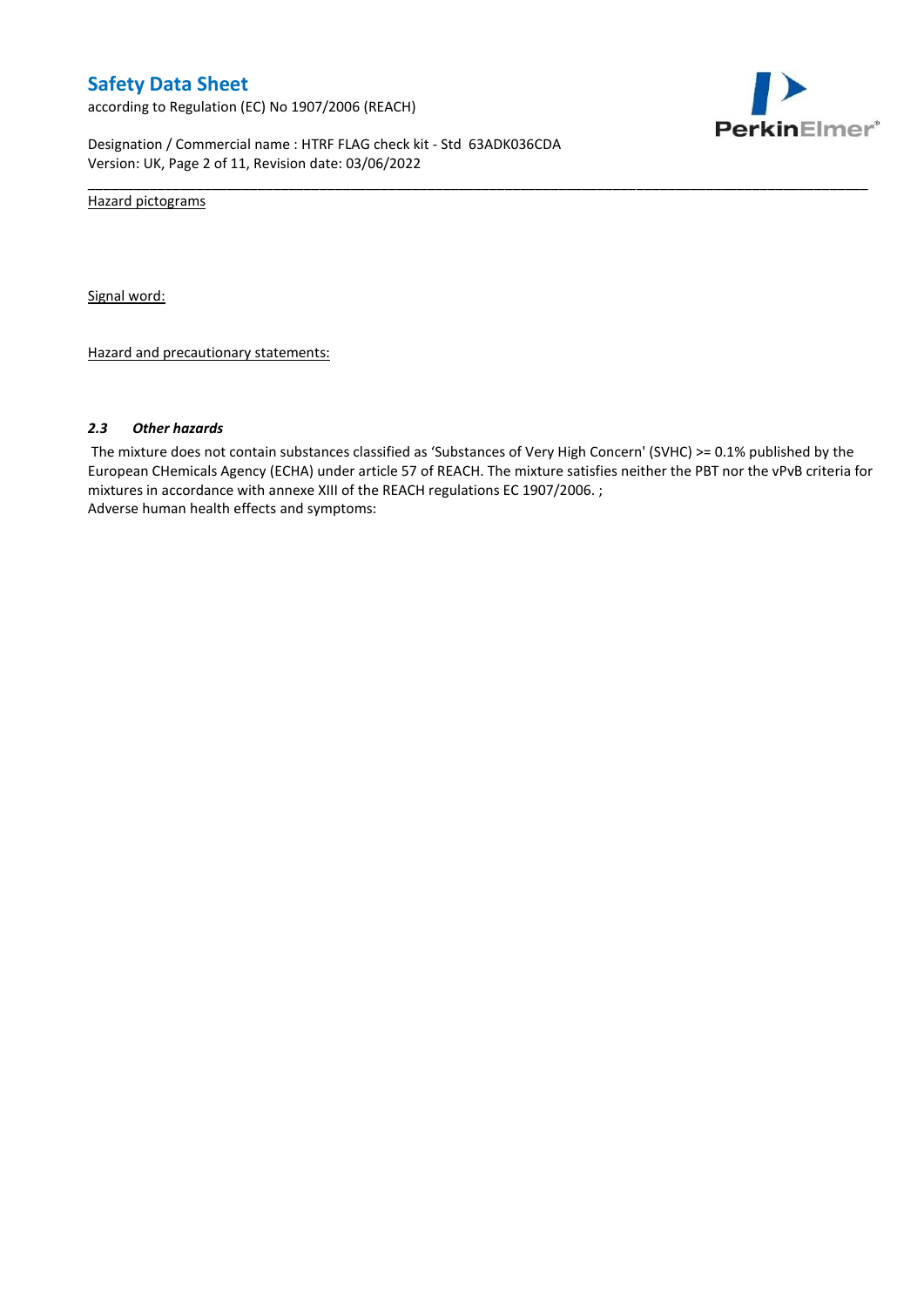according to Regulation (EC) No 1907/2006 (REACH)



Designation / Commercial name : HTRF FLAG check kit - Std 63ADK036CDA Version: UK, Page 3 of 11, Revision date: 03/06/2022

## **Section 3 : Composition/information on ingredients**

### *3.2 Mixtures*

Hazardous ingredients:

This mixture does not contain any hazardous substances at the concentration limits given in Regulation (EC) No. 1272/2008 and OSHA Hazard Communication Standard 29 CFR 1910.1200.

\_\_\_\_\_\_\_\_\_\_\_\_\_\_\_\_\_\_\_\_\_\_\_\_\_\_\_\_\_\_\_\_\_\_\_\_\_\_\_\_\_\_\_\_\_\_\_\_\_\_\_\_\_\_\_\_\_\_\_\_\_\_\_\_\_\_\_\_\_\_\_\_\_\_\_\_\_\_\_\_\_\_\_\_\_\_\_\_\_\_\_\_\_\_\_\_\_\_\_\_\_

Additional information:

Full text of H- and EUH-phrases: see SECTION 16.

## **Section 4 : First aid measures**

### *4.1 Description of first aid measures*

**General information**:Do not leave affected person unattended. ; Remove affected person from the danger area and lay down. ;

**Following inhalation**:In case of respiratory tract irritation, consult a physician. ; Provide fresh air. ;

**Following skin contact**:After contact with skin, wash immediately with water ; Remove contaminated clothing ;

**Following eye contact**:After contact with the eyes, rinse with water with the eyelids open for a sufficient length of time, then consult an ophthalmologist immediately. ;

**Following ingestion**:Do NOT induce vomiting. ; Give nothing to eat or drink. ; If accidentally swallowed rinse the mouth with plenty of water (only if the person is conscious) and obtain immediate medical attention. ; **Self-protection of the first aider**:

#### *4.2 Most important symptoms and effects, both acute and delayed*

Symptoms:No known symptoms to date. ; Effects:

#### *4.3 Indication of any immediate medical attention and special treatment needed*

Notes for the doctor:

## **Section 5 : Firefighting measures**

### *5.1 Extinguishing media:*

**Suitable extinguishing media**:This product is not flammable. Use extinguishing agent suitable for type of surrounding fire ;

### *5.2 Special hazards arising from the substance or mixture*

Hazardous combustion products:/

### *5.3 Advice for fire-fighters*

Wear Protective clothing. ;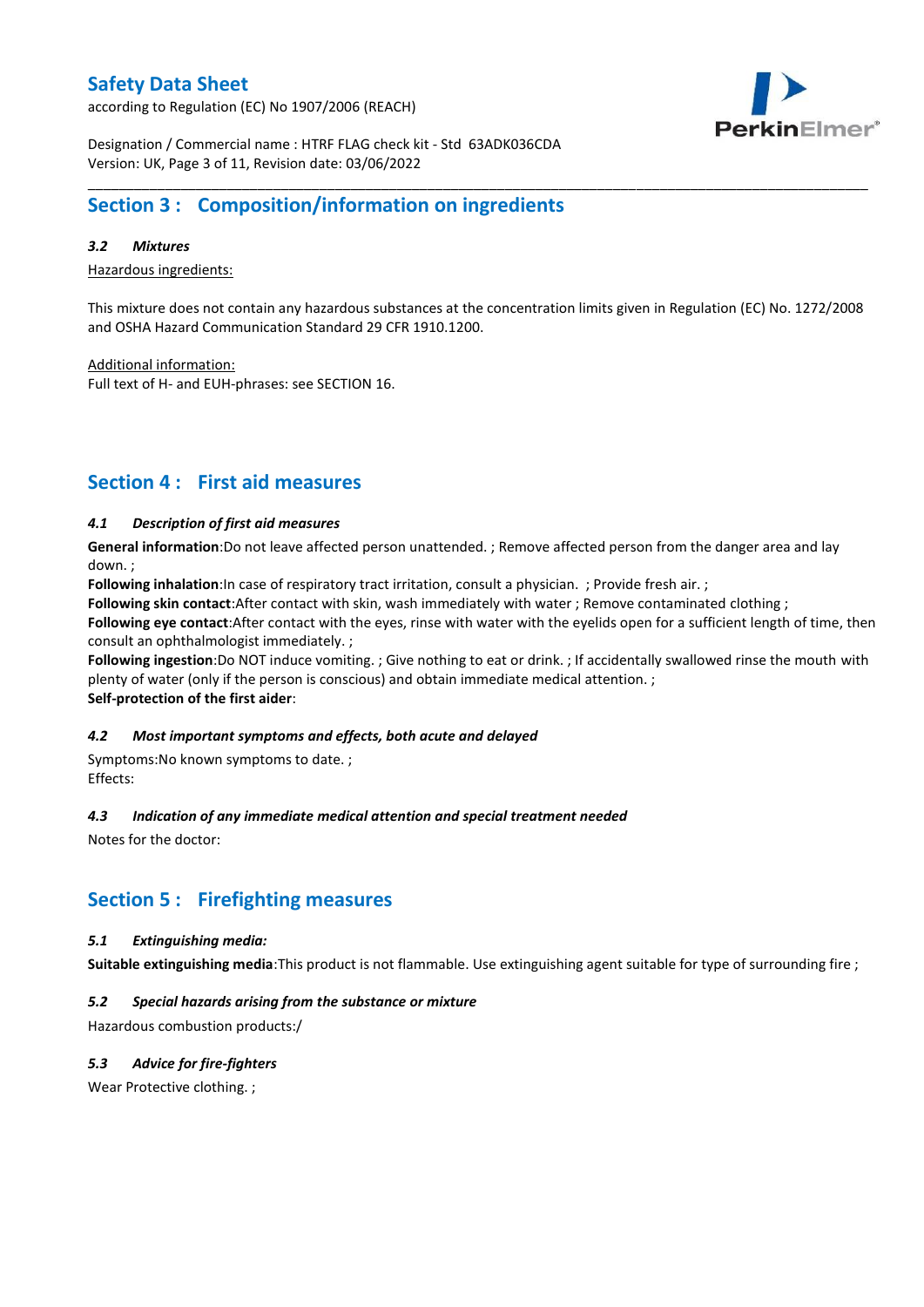according to Regulation (EC) No 1907/2006 (REACH)



Designation / Commercial name : HTRF FLAG check kit - Std 63ADK036CDA Version: UK, Page 4 of 11, Revision date: 03/06/2022

## **Section 6 : Accidental release measures**

### *6.1 Personal precautions, protective equipment and emergency procedures*

Emergency procedures: Provide adequate ventilation. ; Emergency procedures: Remove persons to safety. ; Personal precautions: Use personal protection equipment (see section 8). ;

\_\_\_\_\_\_\_\_\_\_\_\_\_\_\_\_\_\_\_\_\_\_\_\_\_\_\_\_\_\_\_\_\_\_\_\_\_\_\_\_\_\_\_\_\_\_\_\_\_\_\_\_\_\_\_\_\_\_\_\_\_\_\_\_\_\_\_\_\_\_\_\_\_\_\_\_\_\_\_\_\_\_\_\_\_\_\_\_\_\_\_\_\_\_\_\_\_\_\_\_\_

### *6.2 Environmental precautions*

Do not allow to enter into surface water or drains. ; Ensure all waste water is collected and treated via a waste water treatment plant. ;

### *6.3 Methods and material for containment and cleaning up*

For cleaning up:Suitable material for taking up: Absorbing material, organic ; Other information:

### *6.4 Reference to other sections*

Additional information:

## **Section 7 : Handling and storage**

### *7.1 Precautions for safe handling*

#### Protective measures:

Advice on safe handling:Avoid contact with skin, eyes and clothes. ; Avoid: Eye contact ; Avoid: Generation/formation of aerosols ; Avoid: Skin contact ; Avoid: inhalation ; In the immediate working surroundings there must be: Emergency shower installed ; In the immediate working surroundings there must be: Provide eye shower and label its location conspicuously ; Wash contaminated clothing immediately. ;

Fire preventions:

Do not eat, drink or smoke in areas where reagents are handled. ; Do not pipet by mouth ; Wear suitable one-way gloves at work ;

Advice on general occupational hygiene

Handle in accordance with good industrial hygiene and safety practice ; Observe technical data sheet. ; Remove contaminated, saturated clothing. ; Wash hands before breaks and after work. ;

### *7.2 Conditions for safe storage, including any incompatibilities*

Technical measures and storage conditions: Requirements for storage rooms and vessels:Keep container tightly closed. ; Keep-store only in original container or in properly labeled containers ; Hints on storage assembly: Materials to avoid: Further information on storage conditions:

### *7.3 Specific end uses:*

Recommendations on specific end uses: Observe technical data sheet. ;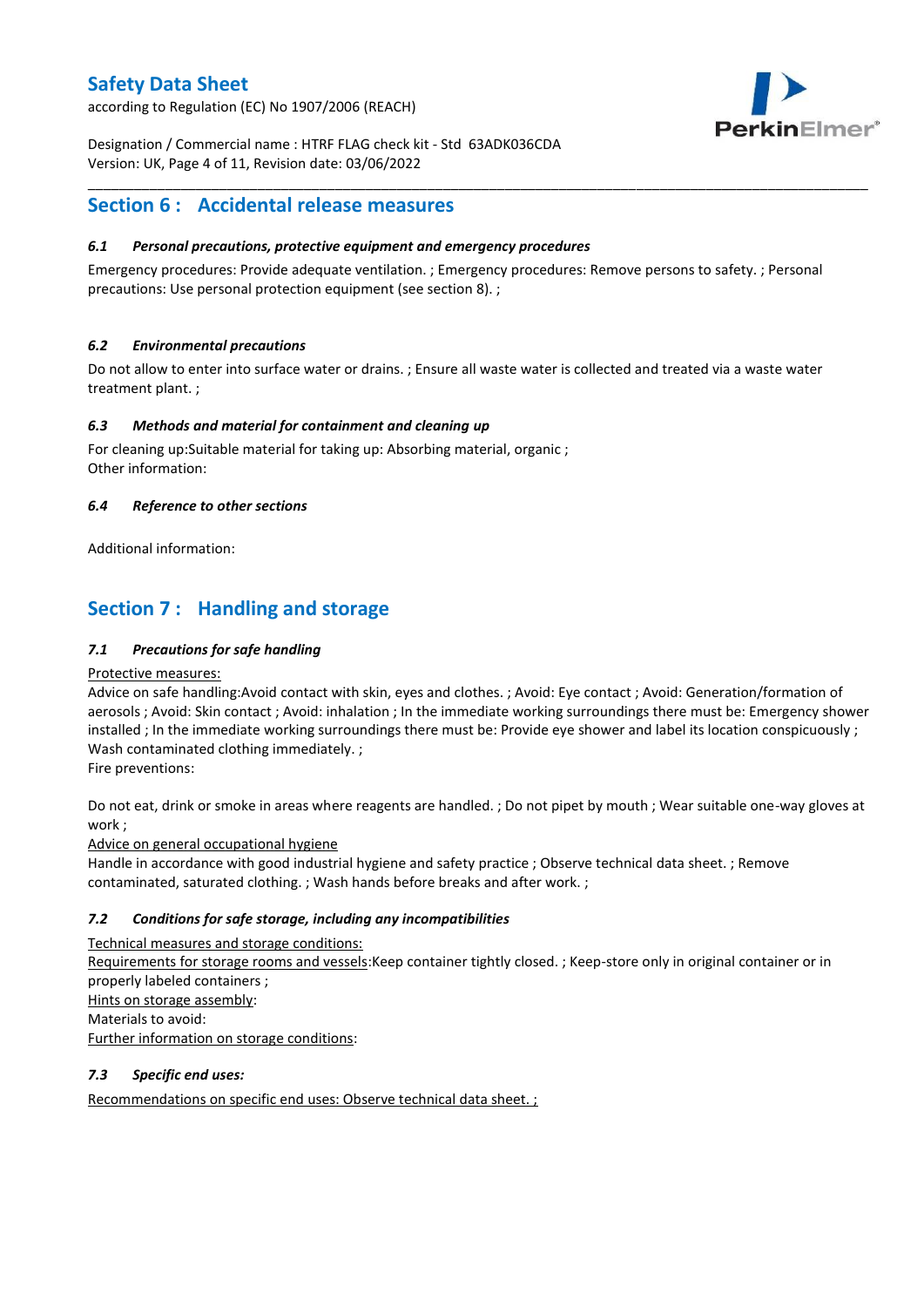according to Regulation (EC) No 1907/2006 (REACH)



Designation / Commercial name : HTRF FLAG check kit - Std 63ADK036CDA Version: UK, Page 5 of 11, Revision date: 03/06/2022

\_\_\_\_\_\_\_\_\_\_\_\_\_\_\_\_\_\_\_\_\_\_\_\_\_\_\_\_\_\_\_\_\_\_\_\_\_\_\_\_\_\_\_\_\_\_\_\_\_\_\_\_\_\_\_\_\_\_\_\_\_\_\_\_\_\_\_\_\_\_\_\_\_\_\_\_\_\_\_\_\_\_\_\_\_\_\_\_\_\_\_\_\_\_\_\_\_\_\_\_\_

# **Section 8 : Exposure controls/personal protection**

### *8.1 Control parameters*

Preliminary remark:

- 8.1.1 Occupational exposure limits:
	- France
	- Spain
	- **•** Germany
	- Italia
	- Greece
	- $\bullet$  UK
	- OSHA (USA)
- 8.1.2 Biological limit values (Germany):
- 8.1.3 Exposure limits at intended use (Germany):
- 8.1.4 DNEL/PNEC-values:
	- DNEL worker
	- DNEL consumer

DNEL remark:

• PNEC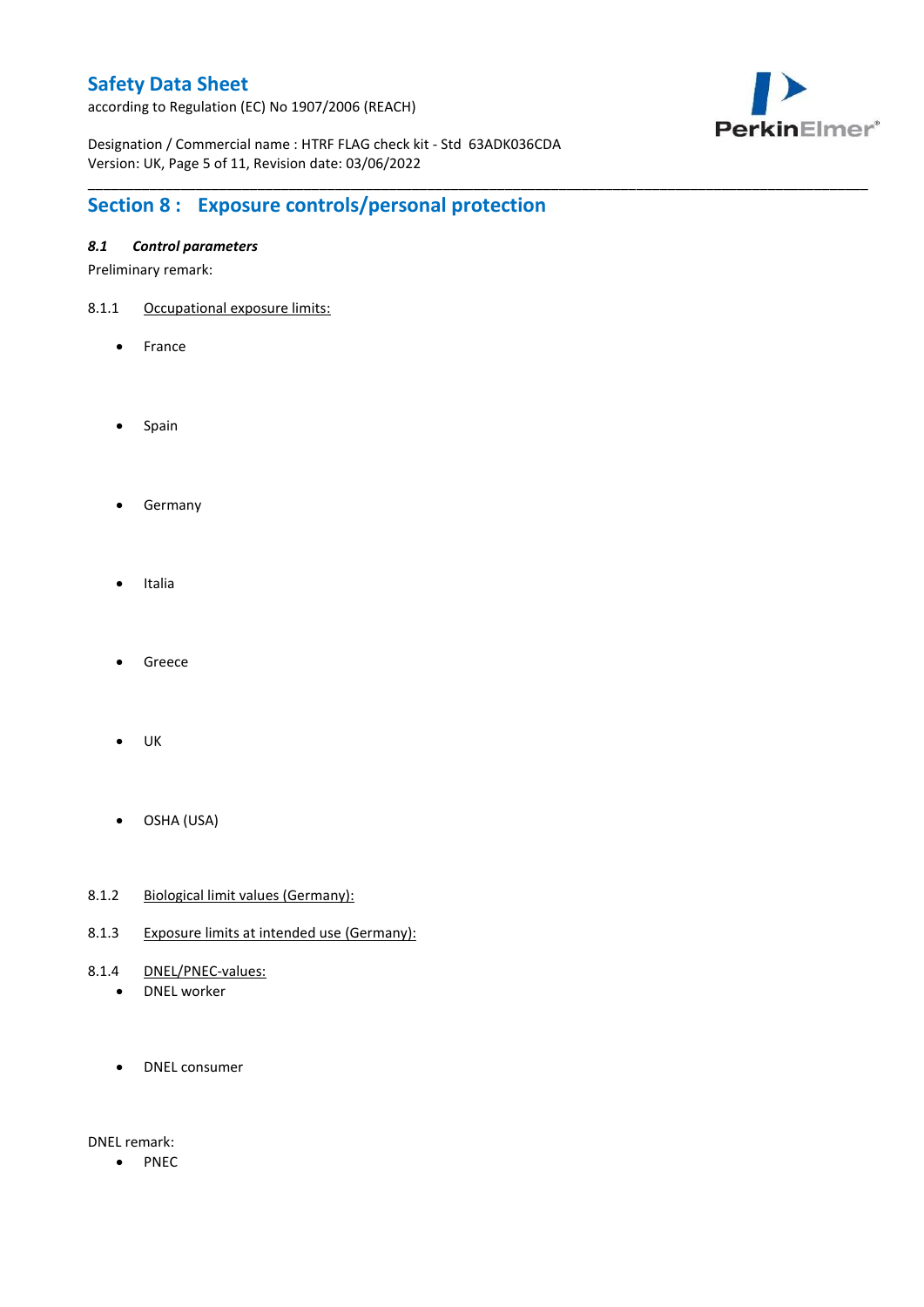according to Regulation (EC) No 1907/2006 (REACH)



Designation / Commercial name : HTRF FLAG check kit - Std 63ADK036CDA Version: UK, Page 6 of 11, Revision date: 03/06/2022

PNEC remark: Control parameters remark:

#### *8.2 Exposure controls*

- 8.2.1 Appropriate engineering controls:
- 8.2.2 Personal protective equipment:

**Eye / Face protection**: Safety glasses with side-shields ;

**Skin protection**:Gloves ; Laboratory coats ;

**Respiratory protection**:Ensure adequate ventilation ;

**Thermal hazards**:

8.2.3 Environmental exposure controls:

## **Section 9 : Physical and chemical properties**

#### *9.1 Information on basic physical and chemical properties*

### Appearance

| Physical state        | Liauid    |
|-----------------------|-----------|
| Colour                | Colorless |
| Odour                 |           |
| Odour threshold (ppm) |           |

\_\_\_\_\_\_\_\_\_\_\_\_\_\_\_\_\_\_\_\_\_\_\_\_\_\_\_\_\_\_\_\_\_\_\_\_\_\_\_\_\_\_\_\_\_\_\_\_\_\_\_\_\_\_\_\_\_\_\_\_\_\_\_\_\_\_\_\_\_\_\_\_\_\_\_\_\_\_\_\_\_\_\_\_\_\_\_\_\_\_\_\_\_\_\_\_\_\_\_\_\_

|                                                             |                                           | Value | Concentration<br>(mol/L) | Method | Temperature (°C) | Pressure (kPa) | Remark |
|-------------------------------------------------------------|-------------------------------------------|-------|--------------------------|--------|------------------|----------------|--------|
| pH                                                          |                                           |       |                          |        |                  |                |        |
| Melting point (°C)                                          |                                           |       |                          |        |                  |                |        |
| Freezing point (°C)                                         |                                           |       |                          |        |                  |                |        |
| Initial boiling point/boiling range (°C)                    |                                           |       |                          |        |                  |                |        |
| Flash point (°C)                                            |                                           |       |                          |        |                  |                |        |
| Evaporation rate (kg/m <sup>2</sup> /h)                     |                                           |       |                          |        |                  |                |        |
| Flammability (type: ) (%)                                   |                                           |       |                          |        |                  |                |        |
| Upper/lower<br>flammability or explosive<br>limits          | Upper explosive limit<br>(%)              |       |                          |        |                  |                |        |
|                                                             | Lower explosive limit (%)                 |       |                          |        |                  |                |        |
| Vapour pressure (kPa)                                       |                                           |       |                          |        |                  |                |        |
| Vapour density (g/cm <sup>3</sup> )                         |                                           |       |                          |        |                  |                |        |
| Densities                                                   | Density (g/cm <sup>3</sup> )              |       |                          |        |                  |                |        |
|                                                             | Relative density (g/cm <sup>3</sup> )     |       |                          |        |                  |                |        |
|                                                             | Bulk density (g/cm <sup>3</sup> )         |       |                          |        |                  |                |        |
|                                                             | Critical density (g/cm <sup>3</sup> )     |       |                          |        |                  |                |        |
| Solubility (Type: ) (g/L)                                   |                                           |       |                          |        |                  |                |        |
| Partition coefficient (log Pow)<br>n-octanol/water at pH :  |                                           |       |                          |        |                  |                |        |
| Auto-ignition temperature (°C)                              |                                           |       |                          |        |                  |                |        |
| Decomposition temperature (°C)<br>Decomposition energy : kJ |                                           |       |                          |        |                  |                |        |
| Viscosity                                                   | Viscosity, dynamic (poiseuille)           |       |                          |        |                  |                |        |
|                                                             | Viscosity, cinematic (cm <sup>3</sup> /s) |       |                          |        |                  |                |        |
| Oxidising properties                                        |                                           |       |                          |        |                  |                |        |
| <b>Explosive properties</b>                                 |                                           |       |                          |        |                  |                |        |

#### *9.2 Other information:*

No other relevant data available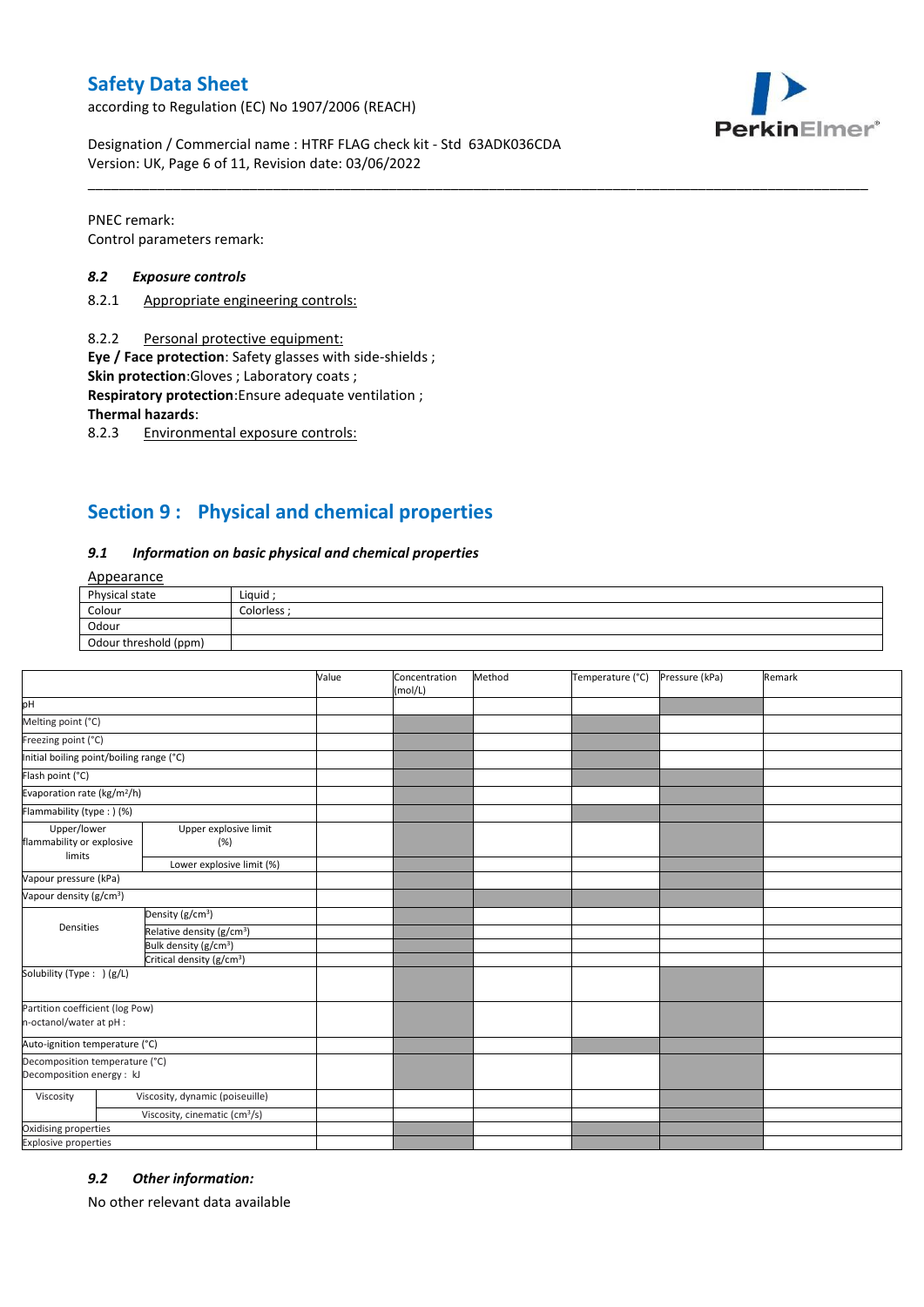according to Regulation (EC) No 1907/2006 (REACH)



Designation / Commercial name : HTRF FLAG check kit - Std 63ADK036CDA Version: UK, Page 7 of 11, Revision date: 03/06/2022

## **Section 10 : Stability and reactivity**

- *10.1 Reactivity* This material is considered to be non-reactive under normal use conditions. ;
- *10.2 Chemical stability*
- *10.3 Possibility of hazardous reactions*
- *10.4 Conditions to avoid:*
- *10.5 Incompatible materials:*

#### *10.6 Hazardous decomposition products:*

Does not decompose when used for intended uses. ; Thermal decomposition can lead to the escape of irritating gases and vapors. ;

\_\_\_\_\_\_\_\_\_\_\_\_\_\_\_\_\_\_\_\_\_\_\_\_\_\_\_\_\_\_\_\_\_\_\_\_\_\_\_\_\_\_\_\_\_\_\_\_\_\_\_\_\_\_\_\_\_\_\_\_\_\_\_\_\_\_\_\_\_\_\_\_\_\_\_\_\_\_\_\_\_\_\_\_\_\_\_\_\_\_\_\_\_\_\_\_\_\_\_\_\_

### **Section 11 : Toxicological information**

Toxicokinetics, metabolism and distribution

#### *11.1 Information on toxicological effects*

#### **Substances**

**Acute toxicity**

Animal data: Acute oral toxicity:

Acute dermal toxicity:

Acute inhalative toxicity:

Practical experience / human evidence: Assessment / Classification: General Remark:

#### **Skin corrosion/irritation**

Animal data:

In-vitro skin test method: In-vitro skin test result: Assessment / Classification:

#### **Eye damage/irritation**

Animal data:

In vitro eye test method: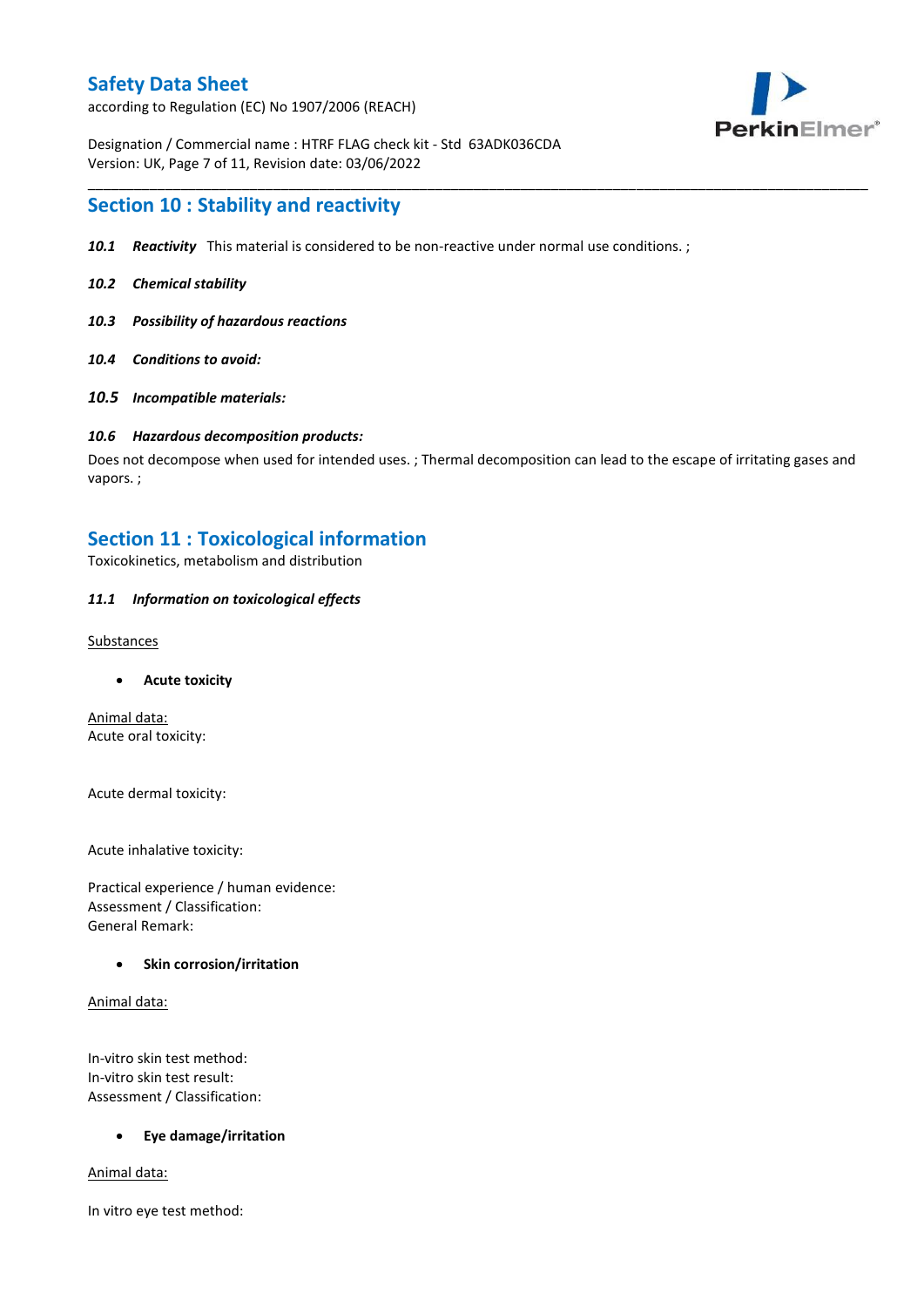according to Regulation (EC) No 1907/2006 (REACH)



Designation / Commercial name : HTRF FLAG check kit - Std 63ADK036CDA Version: UK, Page 8 of 11, Revision date: 03/06/2022

In vitro eye test result: Assessment / Classification:

#### **CMR effects (carcinogenity, mutagenicity and toxicity for reproduction)**

\_\_\_\_\_\_\_\_\_\_\_\_\_\_\_\_\_\_\_\_\_\_\_\_\_\_\_\_\_\_\_\_\_\_\_\_\_\_\_\_\_\_\_\_\_\_\_\_\_\_\_\_\_\_\_\_\_\_\_\_\_\_\_\_\_\_\_\_\_\_\_\_\_\_\_\_\_\_\_\_\_\_\_\_\_\_\_\_\_\_\_\_\_\_\_\_\_\_\_\_\_

o Germ cell mutagenicity:

Animal data:

Assessment / Classification:

o Carcinogenicity

Practical experience / human evidence: Animal data:

Other information: Assessment / Classification:

o Reproductive toxicity

Practical experience / human evidence: Animal data:

Other information: Assessment / Classification:

Overall assessment on CMR properties:

- **Specific target organ toxicity (single exposure)**
	- o STOT SE 1 and 2

Animal data:

Other information:

o STOT SE 3

Practical experience / human evidence:

Other information: Assessment / Classification:

**Specific target organ toxicity (repeated exposure)**

Practical experience / human evidence: Animal data:

Assessment / Classification: Other information

**Aspiration hazard**

Practical experience / human evidence: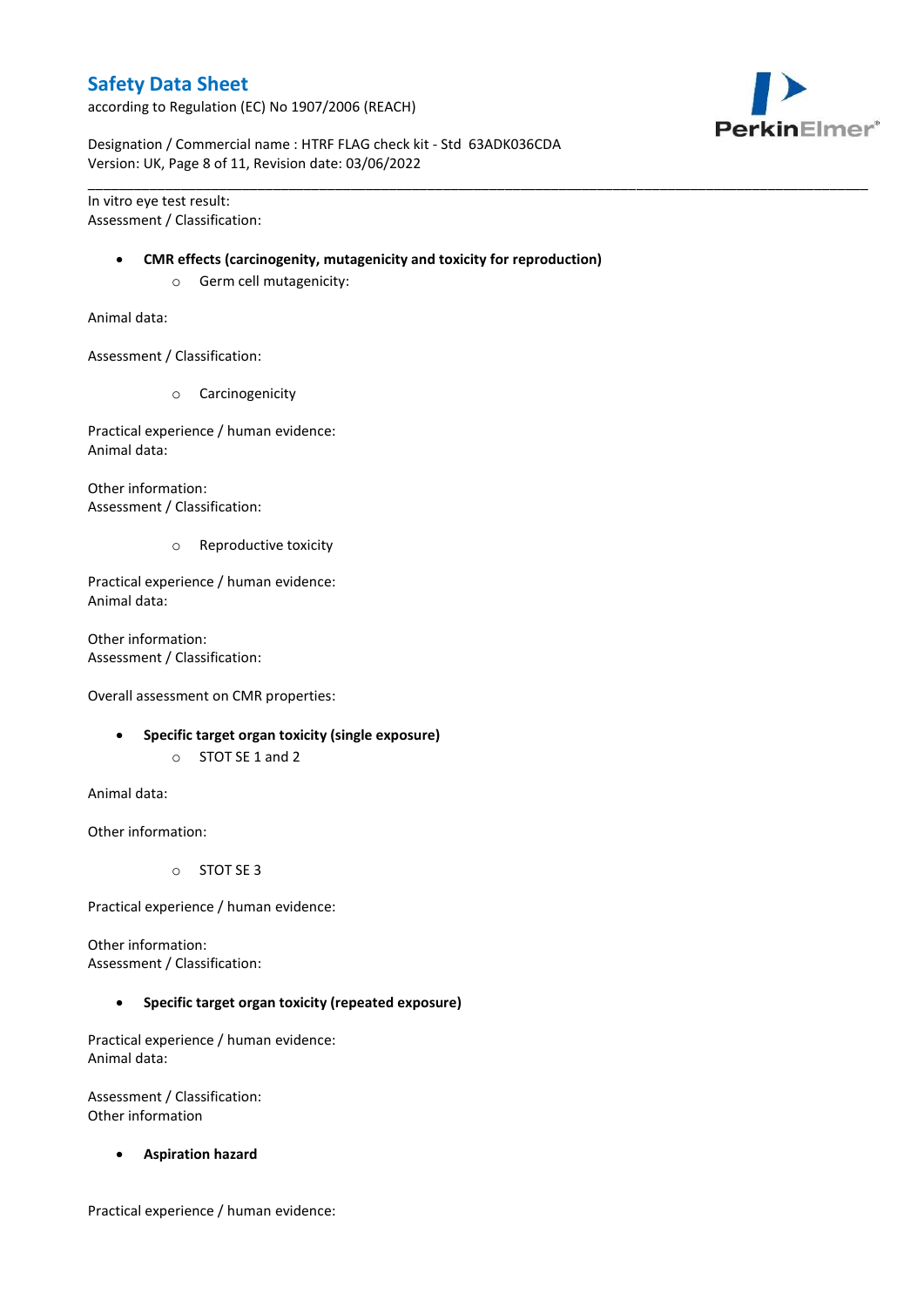according to Regulation (EC) No 1907/2006 (REACH)



Designation / Commercial name : HTRF FLAG check kit - Std 63ADK036CDA Version: UK, Page 9 of 11, Revision date: 03/06/2022

Experimental data: viscosity data: see SECTION 9. Assessment / Classification: Remark:

11.1.1 Mixtures No toxicological information is available for the mixture itself

## **Section 12 : Ecological information**

In case that test data regarding one endpoint/differentiation exist for the mixture itself, the classification is carried out according to the substance criteria (excluding biodegradation and bioaccumulation). If no test data exist, the criteria for mixture classification has to be used (calculation method); in this case the toxicological data of the ingredients are shown.

\_\_\_\_\_\_\_\_\_\_\_\_\_\_\_\_\_\_\_\_\_\_\_\_\_\_\_\_\_\_\_\_\_\_\_\_\_\_\_\_\_\_\_\_\_\_\_\_\_\_\_\_\_\_\_\_\_\_\_\_\_\_\_\_\_\_\_\_\_\_\_\_\_\_\_\_\_\_\_\_\_\_\_\_\_\_\_\_\_\_\_\_\_\_\_\_\_\_\_\_\_

### *12.1 Aquatic toxicity:*

Acute (short-term) fish toxicity

Chronic (long-term) fish toxicity

Acute (short-term) toxicity to crustacea

Chronic (long-term) toxicity to crustacea

Acute (short-term) toxicity to algae and cyanobacteria

Toxicity to microorganisms and other aquatic plants / organisms

Assessment / Classification:

### *12.2 Persistence and degradability*

Biodegradation:

Abiotic Degradation:

Assessment / Classification:

#### *12.3 Bioaccumulative potential*

Bioconcentration factor (BCF):

*12.4 Mobility in soil*

### *12.5 Results of PBT and vPvB assessment*

#### *12.6 Other adverse effects:*

Additional ecotoxicological information: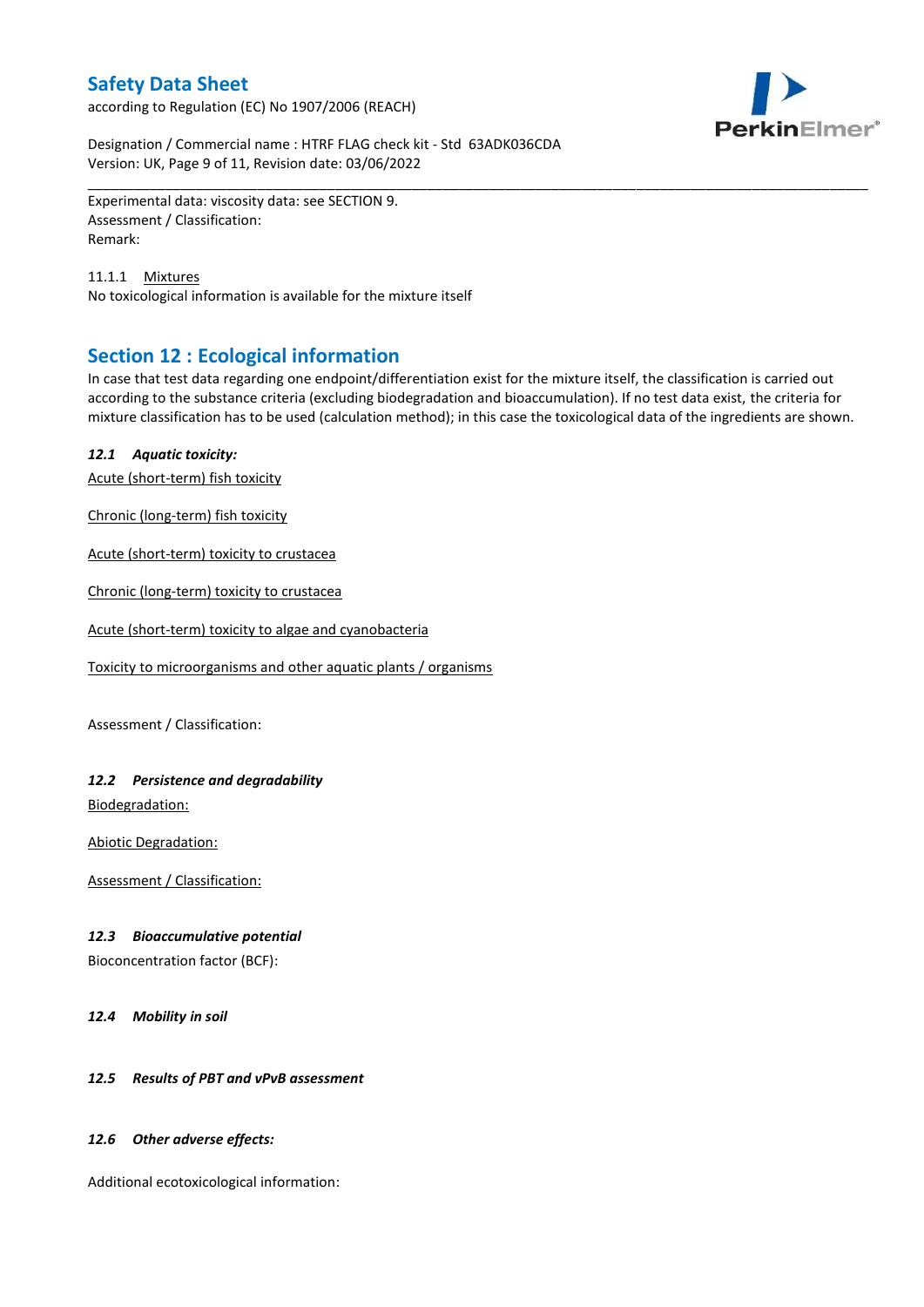according to Regulation (EC) No 1907/2006 (REACH)



Designation / Commercial name : HTRF FLAG check kit - Std 63ADK036CDA Version: UK, Page 10 of 11, Revision date: 03/06/2022

## **Section 13 : Disposal considerations**

### *13.1 Waste treatment methods*

Waste treatment options: Dispose of waste according to applicable legislation. ;

# **Section 14 : Transport information**

ADR/RID/AND/IMDG/IATA

| UN No.                     |  |
|----------------------------|--|
| UN Proper shipping name    |  |
| Transport hazard class(es) |  |
| Hazard label(s)            |  |
|                            |  |
| Packing group              |  |

\_\_\_\_\_\_\_\_\_\_\_\_\_\_\_\_\_\_\_\_\_\_\_\_\_\_\_\_\_\_\_\_\_\_\_\_\_\_\_\_\_\_\_\_\_\_\_\_\_\_\_\_\_\_\_\_\_\_\_\_\_\_\_\_\_\_\_\_\_\_\_\_\_\_\_\_\_\_\_\_\_\_\_\_\_\_\_\_\_\_\_\_\_\_\_\_\_\_\_\_\_

#### *Transport in bulk according to Annex II of MARPOL 73/78 and the IBC Code*

| Land transport (ADR/RID)                                             |                                               |
|----------------------------------------------------------------------|-----------------------------------------------|
| <b>Classification code ADR:</b>                                      | Special Provisions for ADR/RID:               |
| Limited quantities for ADR/RID:                                      | <b>Excepted Quantities for ADR/RID:</b>       |
| Packing Instructions for ADR/RID:                                    | Special packing provisions for ADR/RID:       |
| Mixed packing provisions:                                            |                                               |
| Portable tanks and bulk containers Instructions:                     |                                               |
| Portable tanks and bulk containers Special Provisions:               |                                               |
| <b>ADR Tank Code:</b>                                                | ADR Tank special provisions:                  |
| Vehicle for tank carriage:                                           |                                               |
| Special provisions for carriage Packages:                            |                                               |
| Special provisions for carriage Bulk:                                |                                               |
| Special provisions for carriage for loading, unloading and handling: |                                               |
| Special Provisions for carriage Operation:                           |                                               |
| Hazard identification No:                                            | Transport category (Tunnel restriction code): |
|                                                                      |                                               |
| Sea transport (IMDG)                                                 |                                               |
| Marine Pollutant:                                                    | Subsidiary risk(s) for IMDG:                  |
| Packing provisions for IMDG:                                         | Limited quantities for IMDG:                  |
| Packing instructions for IMDG:                                       | <b>IBC</b> Instructions:                      |
| <b>IBC Provisions:</b>                                               | IMO tank instructions:                        |
| UN tank instructions:                                                | Tanks and bulk Provisions:                    |
| EmS:                                                                 | Stowage and segregation for IMDG:             |
| Properties and observations:                                         |                                               |
| Inland waterway transport (ADN)                                      |                                               |
| <b>Classification Code ADN:</b>                                      | <b>Special Provisions ADN:</b>                |
| Limited quantities ADN:                                              | <b>Excepted quantities ADN:</b>               |
| Carriage permitted:                                                  | Equipment required:                           |
| Provisions concerning loading and unloading:                         | Provisions concerning carriage:               |
| Number of blue cones/lights:                                         | Remark:                                       |
|                                                                      |                                               |
| Air transport (ICAO-TI / IATA-DGR)                                   |                                               |
| Subcidiary rick for IATA.                                            | Evranted quantity for IATA.                   |

Subsidiary risk for IATA: Excepted quantity for IATA: Passenger and Cargo Aircraft Limited Quantities Packing Instructions: Passenger and Cargo Aircraft Limited Quantities Maximal Net Quantity :